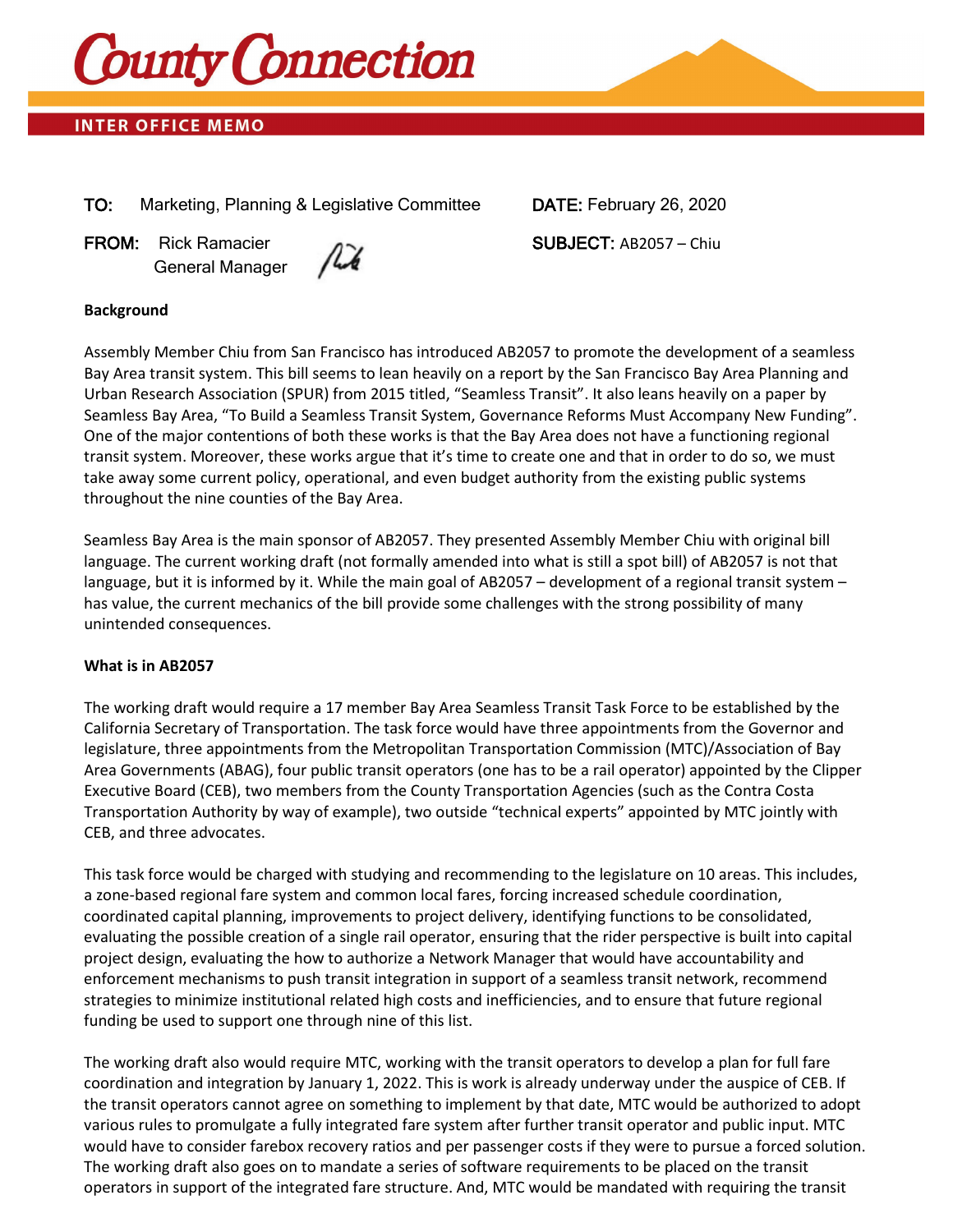operators to adopt a comprehensive and standardized regional wayfinding system and a standardized regional map.

Finally, the working draft requires MTC to prioritize the use of STA funds to support all activities called for in the bill. This would almost certainly threaten some unknown portion of our current operating revenue.

### **Summary Analysis**

The current working draft is an improvement over the language submitted by Seamless Bay Area. However, concerns remain with this draft. First and foremost is the call to use STA funding to pay for the activities and actions put forward in the bill. This represents a direct threat to our current funding.

A second concern is the mandate to create an integrated fare system. While this is a worthy goal that should be pursued where possible, the region and the transit operators should maintain flexibility and control over this. Mandating an integrated fare system could have profound unintended consequences that damage existing transits services, create legal snarls for one or more transit operators, and/or lead to other unintended inequities vis-à-vis transit services from sub area to sub area of the region. Given that the region, through the CBE, has already begun to study the prospect of moving to a fully integrated fare system, we should let this process be completed before the state mandates this.

A third concern relates to the 10 tasks that would be assigned to the proposed task force. As proposed, these may be too prescriptive. A better approach might be to give MTC additional direction to work with the transit operators on increasing service coordination, developing more regional services, and developing a comprehensive regional transit plan. MTC could be charged with reporting back to the legislature on progress and recommendations for further action if the MTC and the transit operators cannot make progress in a timely manner. I would note that the transit operators, through the CEB are already working on many of the ten tasks without legislation, and in a manner that will minimize unintended consequences and respect local interest.

Finally, this working draft comes with no funding. This implies that someone(s) existing funding will be at risk which in turn likely means reductions in existing transit service somewhere in the Bay Area. That runs counter to all of the adopted and/or state goals for the region on increasing transit ridership through better access to transit and the related targets for greenhouse gas reductions.

The Bay Area is not the first region to tackle the challenge of creating a regional transit system where good local transit already exists. However, in those areas, the approach was not to change the nature of the local systems to serve the regional desire. Rather, these other regions created a new regional system on top of the local systems, that in many cases leverage what the local systems are already doing. Moreover, these regional systems are most often funded through new funding and not reliant on gaining a share of existing funding.

#### **Transit CEO Response**

A group of Bay Area transit CEOs have met with Assembly Member Chiu and are very likely to do so again soon. He has expressed a sincere interest in working with the transit operators to arrive at a place where everyone be at least somewhat supportive of his effort. After the first meeting, these CEOs (MUNI, BART, AC Transit, County Connection, VTA, Golden Gate, SamTrans) sent Mr. Chiu alternative bill language. Much of it is not included in the working draft. At the next meeting, it is expected that the CEOs will provide Mr. Chiu with our comments, concerns, and suggestions. Only time will tell how far this effort goes.

#### **Political Landscape**

There is a fair amount of momentum behind the idea of adopting legislation along the lines of AB2057. The same ideas and principles are part of the regular discussions of how potential FASTER (Mega Measure) programs should be developed. Also, in addition to SPUR and Seamless Bay Area, the Bay Area Council (made up of business leaders from around the Bay Area), Google, Facebook, Apple, etc. have all expressed support for transit reforms of these types as well as support for the development of a regional transit system.